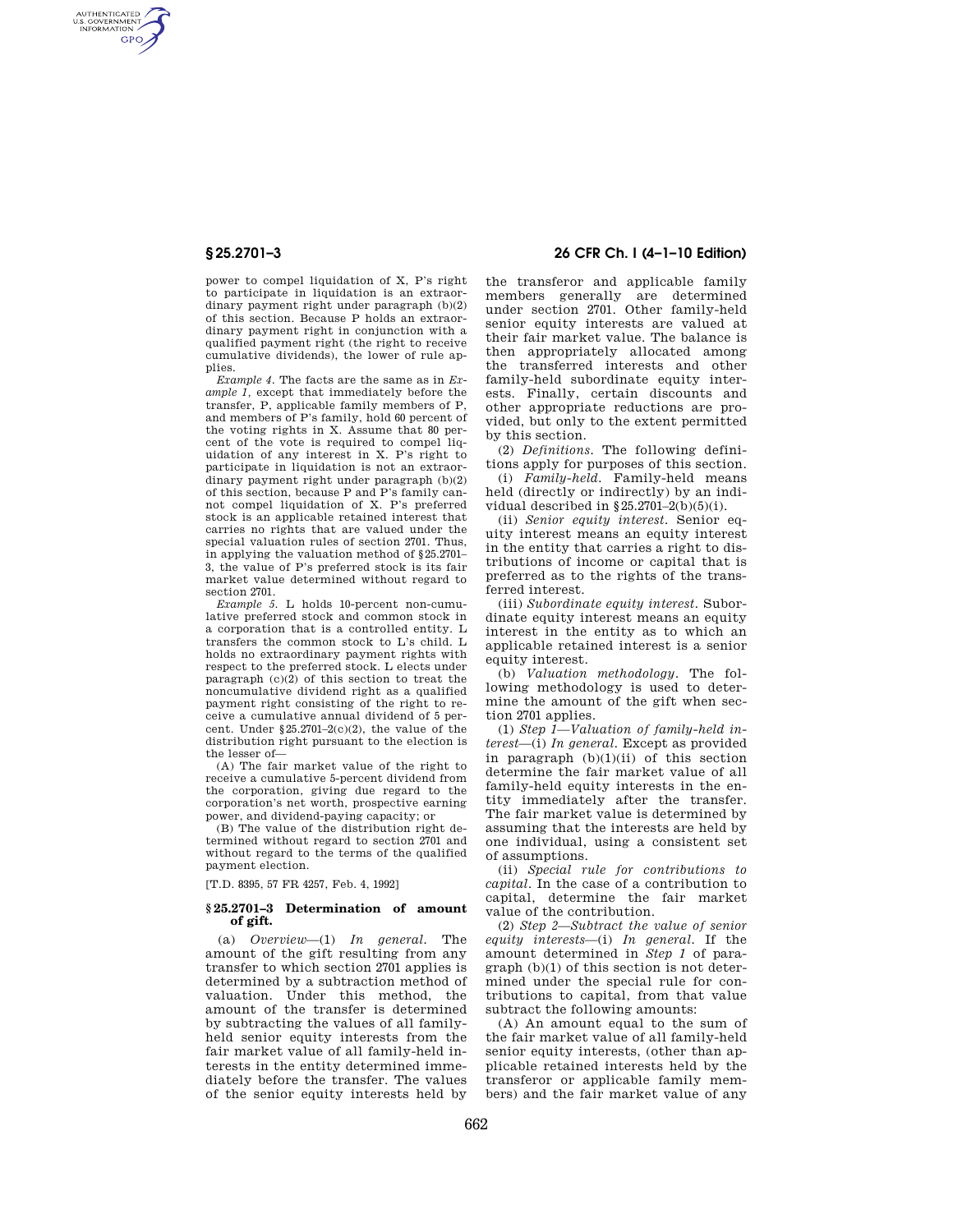### **Internal Revenue Service, Treasury § 25.2701–3**

family-held equity interests of the same class or a subordinate class to the transferred interests held by persons other than the transferor, members of the transferor's family, and applicable family members of the transferor. The fair market value of an interest is its pro rata share of the fair market value of all family-held senior equity interests of the same class (determined, immediately after the transfer, as is all family-held senior equity interests were held by one individual); and

(B) The value of all applicable retained interests held by the transferor or applicable family members (other than an interest received as consideration for the transfer) determined under §25.2701–2, taking into account the adjustment described in paragraph (b)(5) of this section.

(ii) *Special rule for contributions to capital.* If the value determined in *Step 1* of paragraph (b)(1) of this section is determined under the special rule for contributions to capital, subtract the value of any applicable retained interest received in exchange for the contribution to capital determined under §25.2701–2.

(2) *Step 2—Subtract the value of senior equity interests.* From the value determined in Step 1, subtract the following amounts:

(i) An amount equal to the fair market value of all family-held senior equity interests, other than applicable retained interests held by the transferor or applicable family members. The fair market value of an interest is its pro rata share of the fair market value of all family-held senior equity interests of the same class (determined as if all family-held senior equity interests were held by one individual); and

(ii) The value of all applicable retained interests held by the transferor or applicable family members determined under §25.2701–2, taking into account the adjustment described in paragraph (b)(5) of this section.

(3) *Step 3—Allocate the remaining value among the transferred interests and other family-held subordinate equity interests.*  The value remaining after Step 2 is allocated among the transferred interests and other subordinate equity interests held by the transferor, applicable family members, and members of the transferor's family. If more than one class of family-held subordinate equity interest exists, the value remaining after Step 2 is allocated, beginning with the most senior class of subordinate equity interest, in the manner that would most fairly approximate their value if all rights valued under section 2701 at zero did not exist (or would be exercised in a manner consistent with the assumptions of the rule of  $$25.2702-2(a)(4)$ , if applicable). If there is no clearly appropriate method of allocating the remaining value pursuant to the preceding sentence, the remaining value (or the portion remaining after any partial allocation pursuant to the preceding sentence) is allocated to the interests in proportion to their fair market values determined without regard to section 2701.

(4) *Step 4—Determine the amount of the gift*—(i) *In general.* The amount allocated to the transferred interests in Step 3 is reduced by the amounts determined under this paragraph (b)(4).

(ii) *Reduction for minority or similar discounts.* Except as provided in §25.2701–3(c), if the value of the transferred interest (determined without regard to section 2701) would be determined after application of a minority or similar discount with respect to the transferred interest, the amount of the gift determined under section 2701 is reduced by the excess, if any, of—

(A) A pro rata portion of the fair market value of the family-held interests of the same class (determined as if all voting rights conferred by familyheld equity interests were held by one person who had no interest in the entity other than the family-held interests of the same class, but otherwise without regard to section 2701), over

(B) The value of the transferred interest (without regard to section 2701).

(iii) *Adjustment for transfers with a retained interest.* If the value of the transferor's gift (determined without regard to section 2701) would be reduced under section 2702 to reflect the value of a retained interest, the value determined under section 2701 is reduced by the same amount.

(iv) *Reduction for consideration.* The amount of the transfer (determined under section 2701) is reduced by the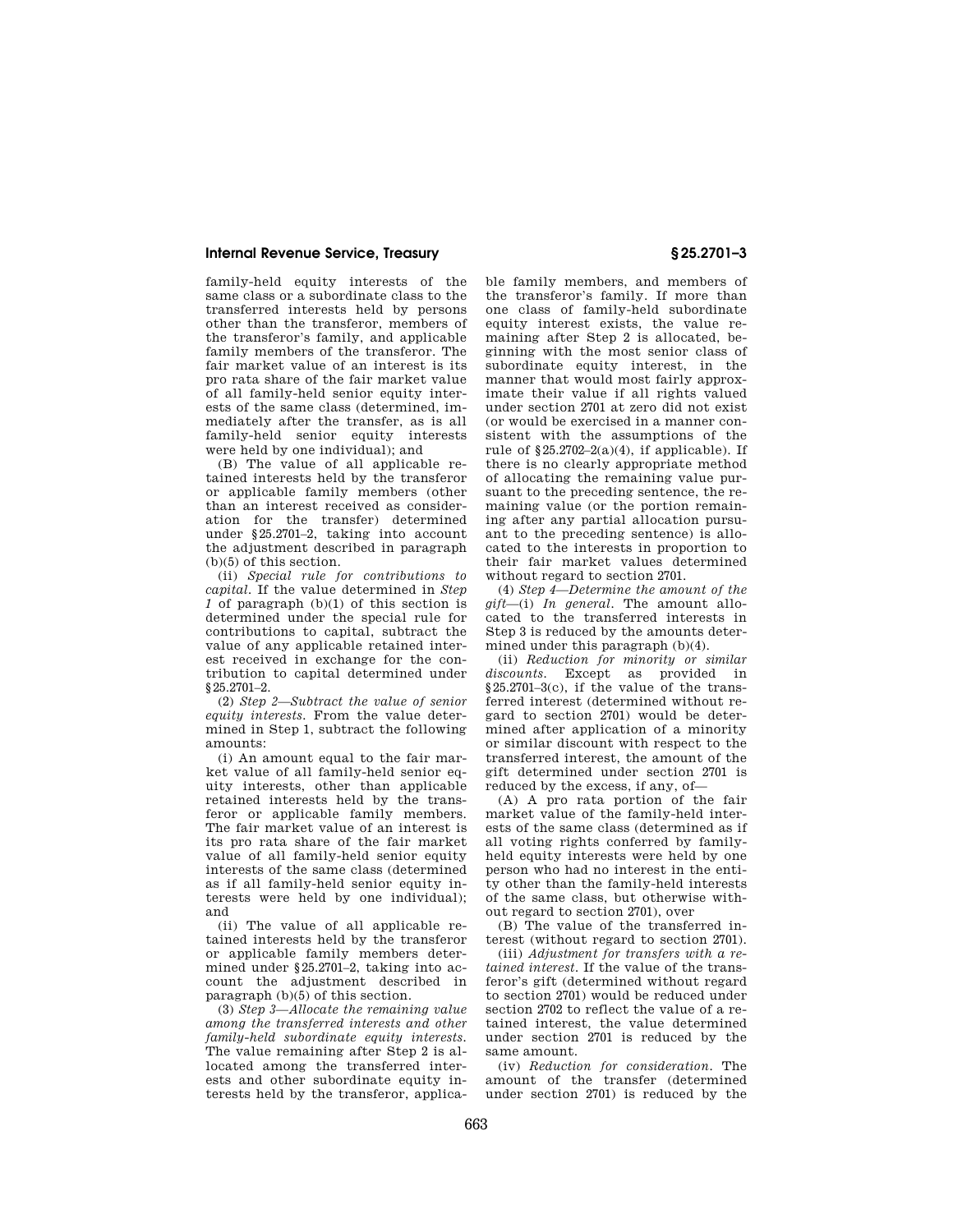**§ 25.2701–3 26 CFR Ch. I (4–1–10 Edition)** 

amount of consideration in money or money's worth received by the transferor, but not in excess of the amount of the gift (determined without regard to section 2701). The value of consideration received by the transferor in the form of an applicable retained interest

in the entity is determined under section 2701 except that, in the case of a contribution to capital, the *Step 4*  value of such an interest is zero.

(5) *Adjustment in Step 2*—(i) *In general.*  For purposes of paragraph (b)(2) of this section, if the percentage of any class of applicable retained interest held by the transferor and by applicable family members (including any interest received as consideration for the transfer) exceeds the family interest percentage, the excess is treated as a family-held interest that is not held by the transferor or an applicable family member.

(ii) *Family interest percentage.* The family interest percentage is the highest ownership percentage (determined on the basis of relative fair market values) of family-held interests in—

(A) Any class of subordinate equity interest; or

(B) All subordinate equity interests, valued in the aggregate.

(c) *Minimum value rule*—(1) *In general.*  If section 2701 applies to the transfer of an interest in an entity, the value of a junior equity interest is not less than its pro-rata portion of 10 percent of the sum of—

(i) The total value of all equity interests in the entity, and

(ii) The total amount of any indebtedness of the entity owed to the transferor and applicable family members.

(2) *Junior equity interest.* For purposes of paragraph (c)(1) of this section, junior equity interest means common stock or, in the case of a partnership, any partnership interest under which the rights to income and capital are junior to the rights of all other classes of partnership interests. Common stock means the class or classes of stock that, under the facts and circumstances, are entitled to share in the reasonably anticipated residual growth in the entity.

(3) *Indebtedness*—(i) *In general.* For purposes of paragraph  $(c)(1)$  of this section, indebtedness owed to the transferor (or an applicable family member) does not include—

(A) Short-term indebtedness incurred with respect to the current conduct of the entity's trade or business (such as amounts payable for current services);

(B) Indebtedness owed to a third party solely because it is guaranteed by the transferor or an applicable family member; or

(C) Amounts permanently set aside in a qualified deferred compensation arrangement, to the extent the amounts are unavailable for use by the

(ii) *Leases.* A lease of property is not indebtedness, without regard to the length of the lease term, if the lease payments represent full and adequate consideration for use of the property. Lease payments are considered full and adequate consideration if a good faith effort is made to determine the fair rental value under the lease and the terms of the lease conform to the value so determined. Arrearages with respect to a lease are indebtedness.

(d) *Examples.* The application of the subtraction method described in this section is illustrated by the following Examples:

*Example 1.* Corporation X has outstanding 1,000 shares of \$1,000 par value voting preferred stock, each share of which carries a cumulative annual dividend of 8 percent and a right to put the stock to X for its par value at any time. In addition, there are outstanding 1,000 shares of non-voting common stock. A holds 600 shares of the preferred stock and 750 shares of the common stock. The balance of the preferred and common stock is held by B, a person unrelated to A. Because the preferred stock confers both a qualified payment right and an extraordinary payment right, A's rights are valued under the "lower of" rule of  $\S 25.2701-2(a)(3)$ . Assume that A's rights in the preferred stock are valued at \$800 per share under the ''lower of'' rule (taking account of A's voting rights). A transfers all of A's common stock to A's child. The method for determining the amount of A's gift is as follows—

Step l: Assume the fair market value of all the family-held interests in X, taking account of A's control of the corporation, is determined to be \$1 million.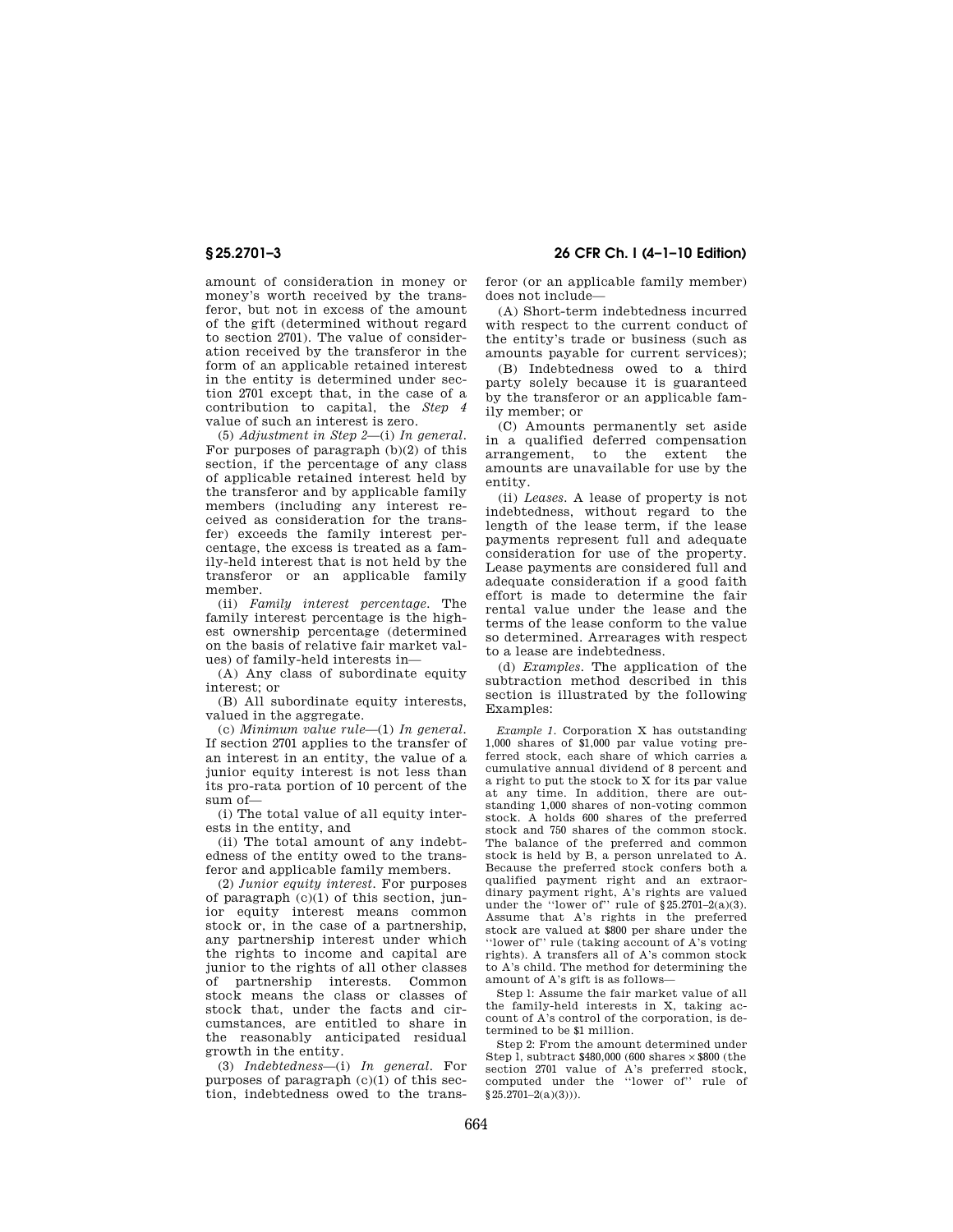### **Internal Revenue Service, Treasury § 25.2701–3**

Step 3: The result of Step 2 is a balance of \$520,000. This amount is fully allocated to the 750 shares of family-held common stock.

3Step 4: Because no consideration was furnished for the transfer, the adjustment under *Step 4* is limited to the amount of any appropriate minority or similar discount. Before the application of *Step 4* the amount of A's gift is \$520,000.

*Example 2.* The facts are the same as in *Example 1,* except that prior to the transfer A holds only 50 percent of the common stock and B holds the remaining 50 percent. Assume that the fair market value of A's 600 shares of preferred stock is \$600,000.

Step 1: Assume that the result of this step (determining the value of the family-held interest) is \$980,000.

Step 2: From the amount determined under Step 1, subtract  $$500,000$  (\$400,000, the value of 500 shares of A's preferred stock determined without regard to section 2701 pursuant to the valuation adjustment determined under paragraph (b)(5) of this section). The adjustment in step 2 applies in this example because A's percentage ownership of the preferred stock (60 percent) exceeds the family interest percentage of the common stock (50 percent). Therefore, 100 shares of A's preferred stock are valued at fair market value, or \$100,000 (100  $\times$  \$1,000). The balance of A's preferred stock is valued under section 2701 at  $$400,000$  (500 shares  $\times$800$ ). The value of A's preferred stock for purposes of section 2701 equals \$500,000 (\$100,000 plus \$400,000).

Step 3: The result of Step 2 is \$480,000 (\$980,000 minus \$500,000) which is allocated to the family-held common stock. Because A transferred all of the family-held subordinate equity interests, all of the value determined under Step 2 is allocated to the transferred shares. Step 4: The adjustment under *Step 4* is the same as in *Example 1.*Thus, the amount of the gift is \$480,000.

*Example 3.* Corporation X has outstanding 1,000 shares of \$1,000 par value non-voting preferred stock, each share of which carries a cumulative annual dividend of 8 percent and a right to put the stock to X for its par value at any time. In addition, there are outstanding 1,000 shares of voting common stock. A holds 600 shares of the preferred stock and 750 shares of the common stock. The balance of the preferred and common stock is held by B, a person unrelated to A. Assume further that steps one through three, as in *Example 1,* result in \$520,000 being allocated to the family-held common stock and that A transfers only 75 shares of A's common stock. The transfer fragments A's voting interest. Under Step 4, an adjustment is appropriate to reflect the fragmentation of A's voting rights. The amount of the adjustment is the difference between 10 percent (75/ 750) of the fair market value of A's common shares and the fair market value of the transferred shares, each determined as if the holder thereof had no other interest in the corporation.

*Example 4.* On December 31, 1990, the capital structure of Y corporation consists of 1,000 shares of voting common stock held three-fourths by A and one-fourth by A's child, B. On January 15, 1991, A transfers 250 shares of common stock to Y in exchange for 300 shares of nonvoting, noncumulative 8% preferred stock with a section 2701 value of zero. Assume that the fair market value of Y is \$1,000,000 at the time of the exchange and that the exchange by A is for full and adequate consideration in moneys' worth. However, for purposes of section 2701, if a subordinate equity interest is transferred in exchange for an applicable retained interest, consideration in the exchange is determined with reference to the section 2701 value of the senior interest. Thus, A is treated as transferring the common stock to the corporation for no consideration. Immediately after the transfer, B is treated as holding one-third (250/750) of the common stock and A is treated as holding two-thirds (500/750). The amount of the gift is determined as follows:

Step 1. Because Y is held exclusively by A and B, the Step 1 value is \$1,000,000.

Step 2. The result of Step 2 is \$1,000,000  $($1,000,000 - 0).$ 

Step 3. The amount allocated to the transferred common stock is \$250,000 (250/1,000  $\times$ \$1,000,000). That amount is further allocated in proportion to the respective holdings of A and B in the common stock (\$166,667 and \$83,333, respectively).

Step 4. There is no Step 4 adjustment because the section 2701 value of the consideration received by A was zero and no minority discount would have been involved in the exchange. Thus, the amount of the gift is \$83,333. If the section 2701 value of the applicable retained interested were \$100,000, the *Step 4* adjustment would have been a \$33,333 reduction for consideration received ((250/ 750)×\$100,000).

*Example 5.* The facts are the same as in *Example 4,* except that on January 6, 1992, when the fair market value of Y is still \$1,000,000, A transfers A's remaining 500 shares of common stock to Y in exchange for 2500 shares of preferred stock. The second transfer is also for full and adequate consideration in money or money's worth. The result of Step 2 is the same—\$1,000,000.

Step 3. The amount allocated to the transferred common stock is \$666,667 (500/750  $\times$ \$1,000,000). Since A holds no common stock immediately after the transfer, A is treated as transferring the entire interest to the other shareholder (B). Thus, \$666,667 is fully allocated to the shares held by B.

Step 4. There is no Step 4 adjustment because the section 2701 value of the consideration received by A was zero and no minority